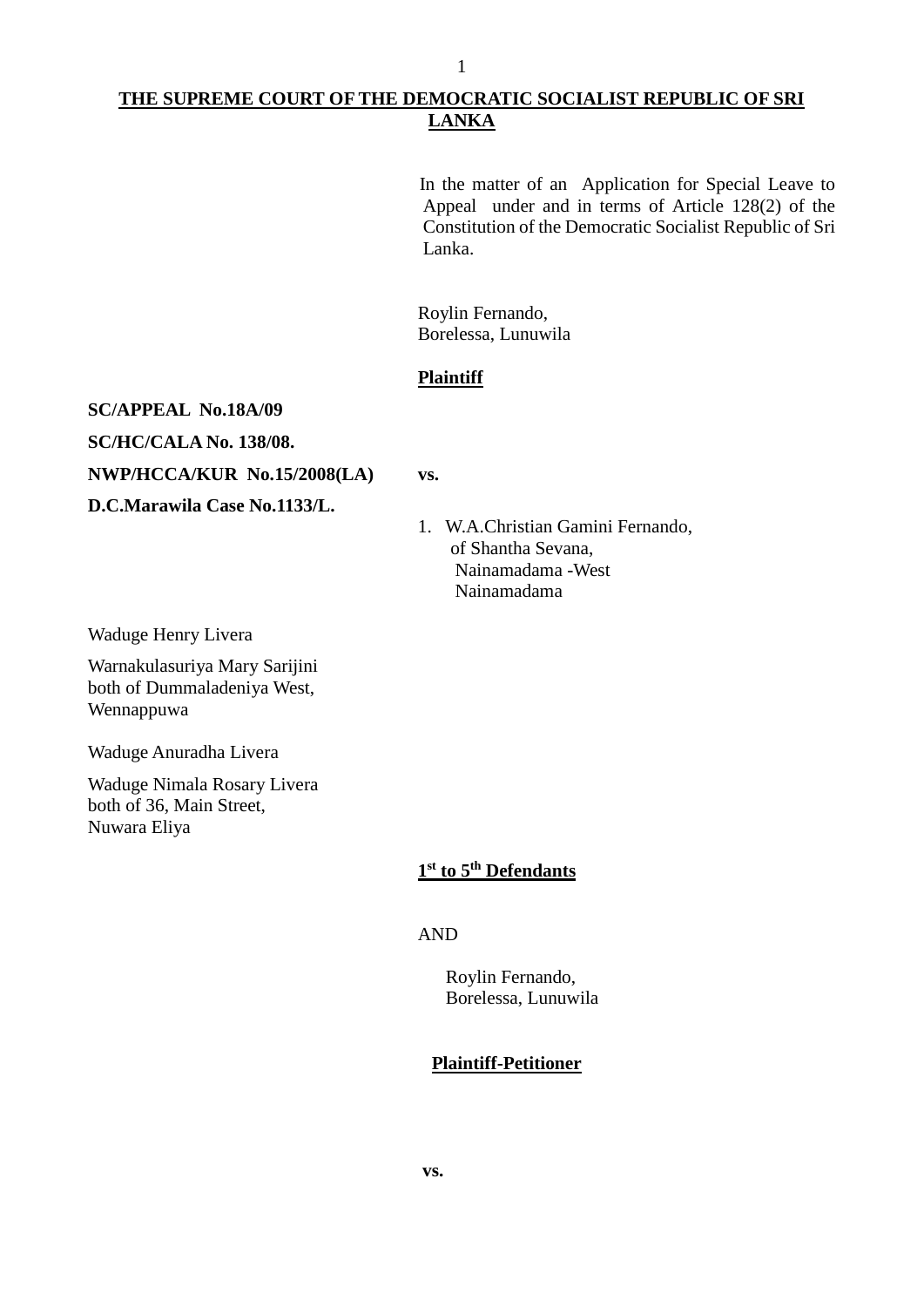- 1. W.A.Christian Gamini Fernando, of Shantha Sevana, Nainamadama -West Nainamadama
	- 2. Waduge Henry Livera
- 3. Warnakulasuriya Mary Sarijini
- 4. Waduge Anuradha Livera
	- 5. Rosary Livera

#### **1 st to 5th Defendants-Respondents**

#### **AND NOW BETWEEN**

Roylin Fernando,

Borelessa, Lunuwila

### **Plaintiff-Petitioner-Petitioner**

 **vs.**

- 1. W.A.Christian Gamini Fernando, of Shantha Sevana, Nainamadama -West Nainamadama
- 2 Waduge Henry Livera
- 3. Warnakulasuriya Mary Sarijini

- both of Dummaladeniya West. Wennappuwa.
- 4. Waduge Anuradha Livera
- 5. Waduge Nimala Rosary Livera

# **1 st to 5th Defendants-Respondents-Respondents**

both of 36, Main Street, Nuwara Eliya

both of Dummaladeniya West, Wennappuwa.

 both of 36, Main Street, Nuwara Eliya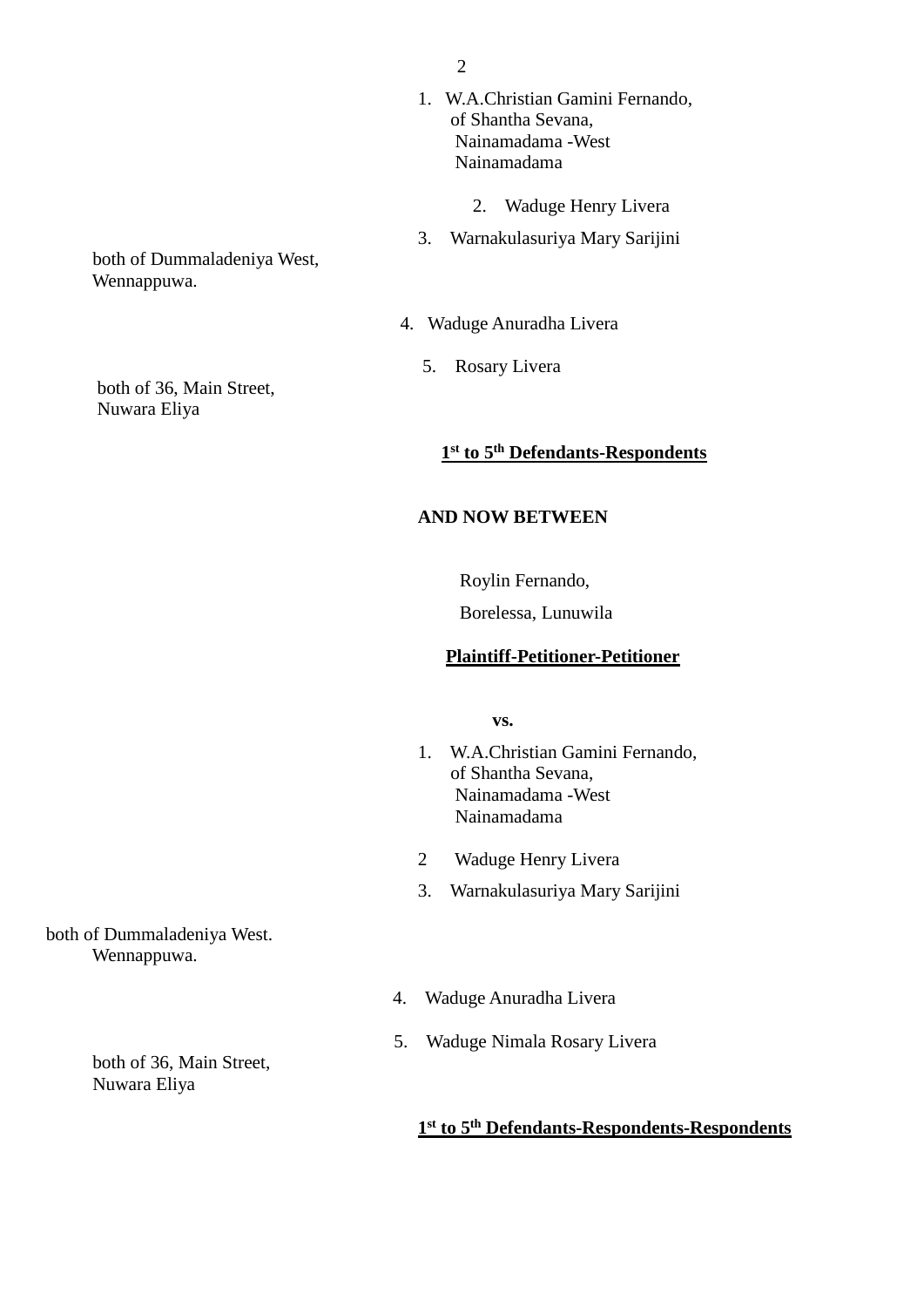| Before:  | Chandra Ekanayake Acting C.J,            |
|----------|------------------------------------------|
|          | Aluwihare PC J $&$                       |
|          | Anil Gooneratne, J                       |
|          |                                          |
|          |                                          |
| Counsel: | Ranjan Gooneratne, Attorney-at-Law for   |
|          | Plaintiff -Petitioner – Appellant        |
|          | Kalinga Dias Abeysinghe, Attorney-at-Law |
|          | for 2 Defendant-Respondent-Respondent    |
|          |                                          |

Written Submissions 16<sup>th</sup> July 2009 (by 2<sup>nd</sup> Defendant-Respondenttendered on: Respondent) 4 th May 2009 (by Plaintiff-Petitioner-Appellant)

Decided on: 04.03.2016.

Chandra Ekanayake, Acting C.J,

The plaintiff -petitioner-appellant (hereinafter referred to as the plaintiff) by petition to this Court dated 06.11.2008 supported by her affidavit of the same date had moved for Leave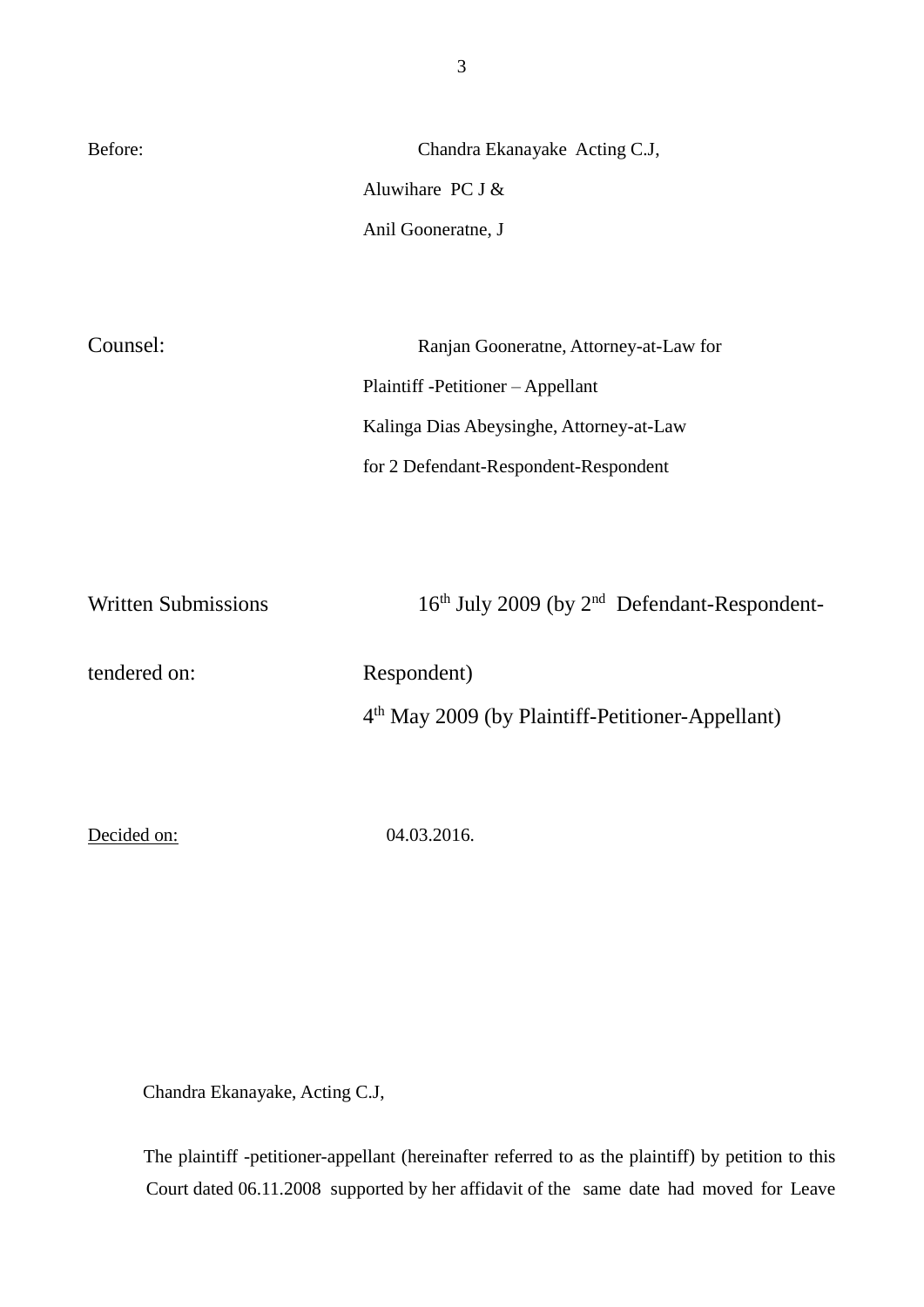to Appeal against the judgement of High Court of Civil Appeal of the North Western Province (holden in Kurunegala) dated 25.09.2008 (X14), to set aside the same and to direct the District Judge of Marawila to accept the amended plaint dated 18.10.2007. When the above application was supported this Court by its order dated 27.03.2009 had granted leave to appeal on the questions of law set out in paragraph 16(a) to (c) of the above mentioned petition to this Court dated 06.11.2008. The above questions of law are reproduced below:

- 16 (a) the said order is contrary to law and against the weight of the evidence,
	- (b) the insertion of the wrong date by the Justice of Peace after attesting the affidavit, cannot vitiate the affidavit,
	- (c ) that the insertion of the wrong date is clearly a clerical error.

The 2<sup>nd</sup> defendant -respondent-respondent shall be hereinafter referred to as the 2<sup>nd</sup> defendant.

The impugned judgement of the High Court of Civil Appeal dated 25.09.2008 was delivered after considering an application for leave to appeal against the order of the Learned Additional District Judge of Marawila dated 05.06.2008. When this order was assailed by the plaintiff in the High Court of Civil Appeal, on the date of support for leave to appeal an objection had been raised on behalf of 2<sup>nd</sup> and 3<sup>rd</sup> defendant-respondent-respondents on the basis that there was no valid affidavit before that Court for the reason that the affidavit tendered to that Court in support of the petition as required by provisions of section 757(1) of the Civil Procedure Code was an affidavit dated 20.06.2006 (X11) sworn prior to the date in the petition to that Court. By the above petition the plaintiff had sought leave to appeal against the order of Additional District Judge dated 05.06.2008, to set aside the same and to direct the District Court of Marawila to accept the amended plaint dated 18.10.2007.

The date in the petition  $(X10)$  is given as  $-$  June 2008 (only with month and the year). The affidavit of the plaintiff is one dated 20.06.2006. The above affidavit appears to have been sworn on 20.06.2006 at Chilaw (as per the jurat of the said affidavit). Learned High Court Judges having examined the aforesaid affidavit at page 3 of the judgement have proceeded to state as follows:

"It is the duty of Justice of the Peace who administers the oath or affirmation to include the date on which the affidavit was signed, in the jurat. If the impugned affidavit was read over and explained to the plaintiff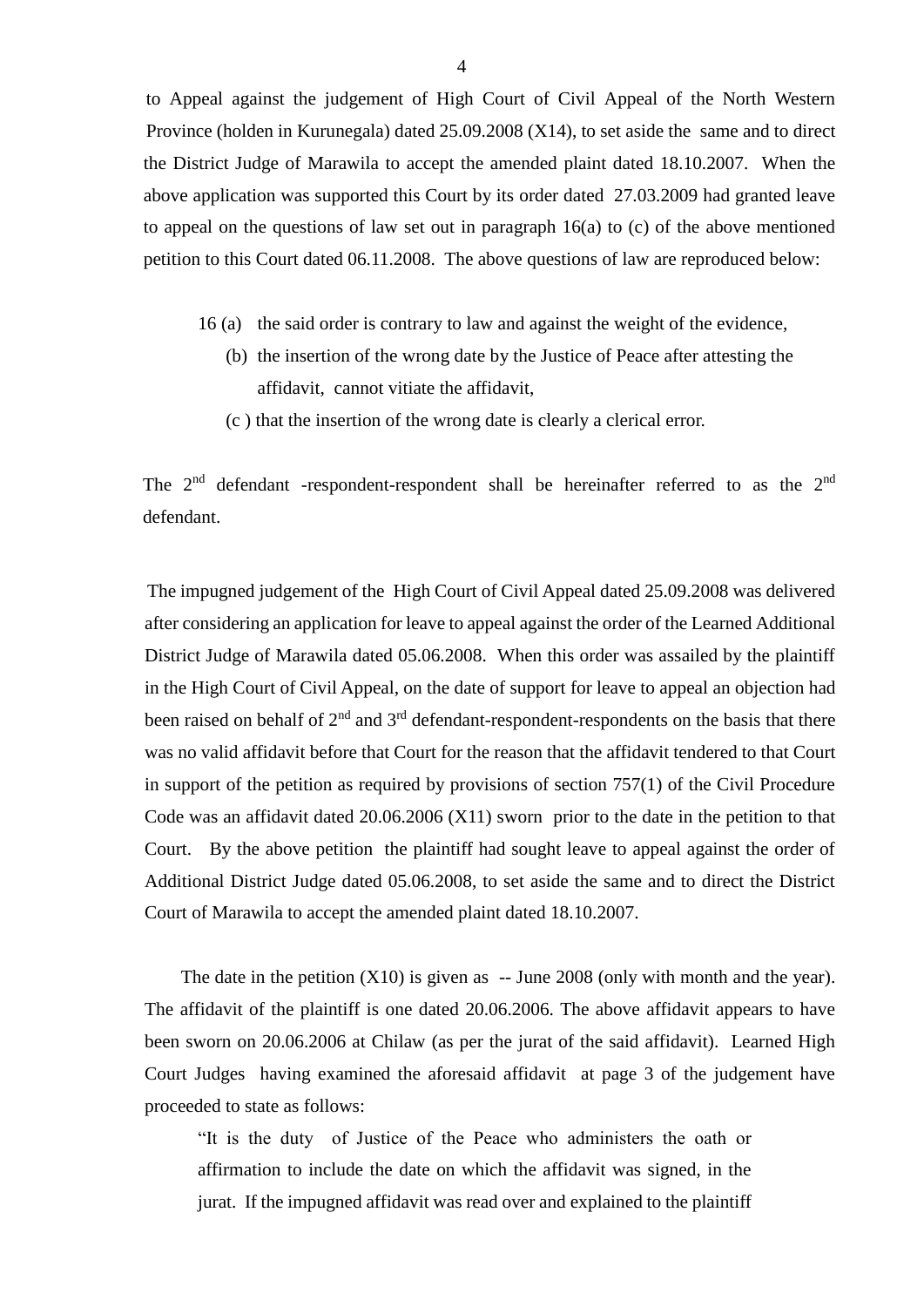as stated in the jurat she could have noticed the mistakes referred to above and corrected them before signing it. Therefore the only conclusion one could arrive at is that the impugned affidavit had not been read over and explained to the plaintiff before signing it. The Justice of the Peace who administered the oath had not been careful enough to read and understand the jurat if it was already there when the affidavit was brought to him for administration of the oath.

In the circumstances it cannot be held that mistakes found in the impugned affidavit are mere clerical errors."

In my view necessity has now arisen to consider section 757 (1) of the Civil Procedure Code which deals with the procedure in respect of applications for leave to appeal. The above sub section is reproduced below:

"  $757(1)$ . Every application for leave to appeal against an order of Court made in the course of any civil action, preceding or matter shall be made by petition duly stamped, addressed to the Court of Appeal and signed by the party aggrieved or his registered attorney. Such petition shall be supported by affidavit, and shall contain the particulars required by section 758, and shall be presented to the Court of Appeal by the party appellant or his registered attorney within a period of fourteen days from the date when the order appealed against was pronounced, exclusive of the day of that date itself, and of the day when the application is presented and of Sundays and public holidays, and the Court of Appeal shall receive it and deal with it as hereinafter provided and if such conditions are not fulfilled the Court of Appeal shall reject it. The appellant shall along with such petition, tender as many copies as may be require for service on the respondents."

As per the above sub section every application for leave to appeal against an order of Court made in the course of any civil action, .................. shall be made by way of a petition by the party aggrieved or his registered attorney and such petition shall be supported by affidavit, and shall contain the particulars required by section 758. In the case at hand the supporting affidavit of the plaintiff appears to have been sworn on 20.06.2006 at Chilaw. However no material is available to ascertain the date of  $\frac{1}{\pi}$  filing of the said petition of – June 2008(X10).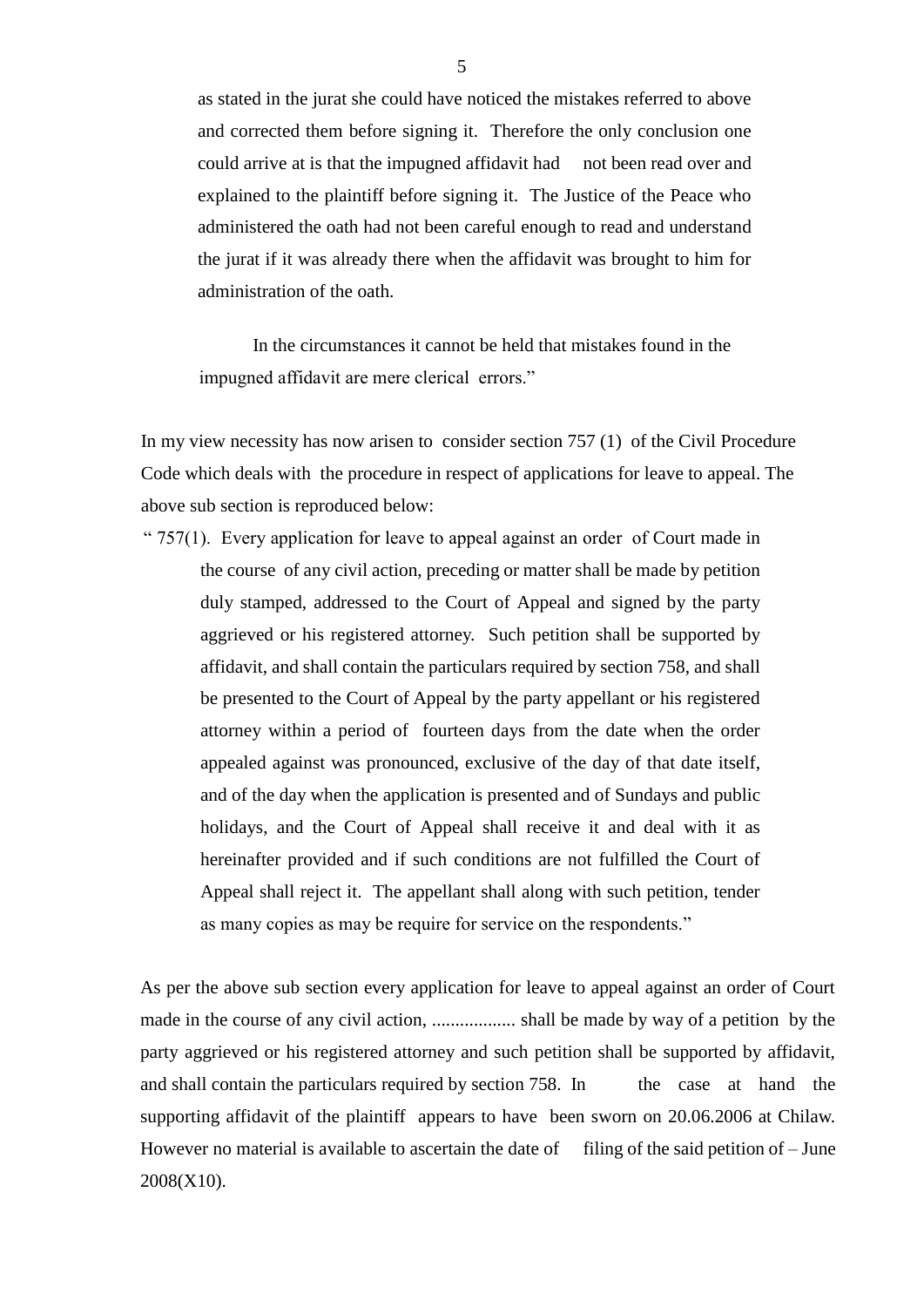At the stage of making submissions before the High Court of Civil Appeal the learned counsel for the plaintiff had heavily laid stress on the submission that the place and the date on which the affidavit was signed need not necessarily be in the jurat and it is not an essential requirement. Learned High Court Judges having carefully examined the pronouncement made in Thiyarasa vs Arunodayam 1987 (2SLR) 184 - which too being an authority on which the Counsel for the plaintiff placed heavy reliance, had quite correctly concluded that unlike a notarially executed deed, an affidavit is sworn evidence and the wrong date may not vitiate a deed but it affects the validity of an affidavit. On the other hand if the affidavit in question was in fact read over and explained to the plaintiff before signing the same she could have easily noticed the mistake with regard to the date appearing in the affidavit. According to section 757(1) also an affidavit should be filed to support the averments in the petition. It is noted that the words used in the above sub-section are also to the effect that such petition shall be supported by affidavit. In this instance it has become amply clear that when the date of swearing the affidavit is 20.06.2006, the petition of - June 2008 could not have been in existence when the affidavit was signed.

In this regard it would be pertinent to consider the observation by His. Lordship G P S de Silva J, in the case of De Silva vs L B Finance 1993 (1SLR) 371 to the effect that the place and the date on which an affidavit was signed is an essential requirement of an affidavit.

 According to The New Shorter Oxford English Dictionary on Historical Principles. Edited by : Lesley Brown. Vol.2  $N - Z - 1993$  at page 3153 'support' means -"Provide authority for or corroboration of (a statement etc.); bear out, substantiate."

In this case the affidavit in question has been sworn almost 2 years prior to the date of the petition. The petition to High Court  $(X10)$  only gives the year and the month. Since the affidavit appears to have been sworn on 20.06.2006 in no circumstance could it be considered to be an affidavit supporting the facts averred in the petition X10. Further there is no material available to conclude that this was occasioned due to a clerical error. For the above reasons the affidavit cannot be considered as an affidavit supporting the petition as contemplated in section 757(1) of Civil Procedure Code.

In view of the foregoing, I see no basis to interfere with the findings in the impugned judgement of the High Court of Civil Appeal. I proceed to answer all questions of law on which leave to appeal